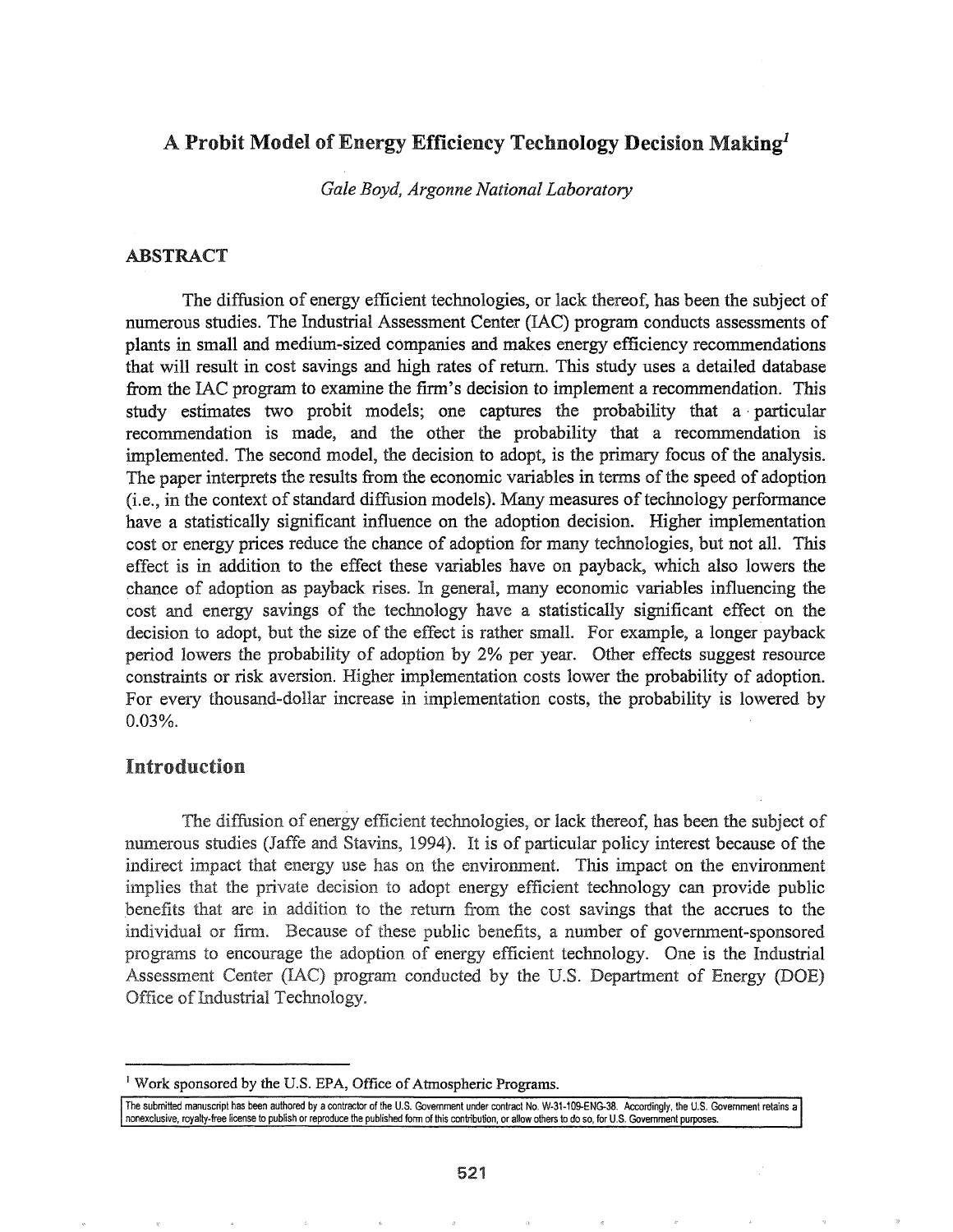The IAC conducts energy assessments<sup>2</sup> of plants in small and medium sized companies and makes energy efficiency recommendations to that result in cost savings and high rates of return, as measured by simple payback. Assessments are made by teams composed of engineering faculty and students from the centers, which are located at 30 universities around the country. The recommendations made in an IAC assessment typically have a payback of 3 years or less and average \$55,000 in potential annual savings to the company.<sup>3</sup> The company then decides whether to implement the recommendations and reports this decision to the center. Average implementation is nearly 50%.<sup>4</sup> Information on the cost and performance of the specific recommendations and selected data on the company are maintained by Rutgers in a publicly available database. This study uses this detailed database from the IAC program.

A study by the DOE (Woodruff et al. 1996) summarizes the IAC program and the results through 1994 in detail. It reports that 95% of the recommendations implemented by the participating companies have' had an estimated payback of 2 years or less and have resulted in \$517 million in savings, at a federal program cost of \$27 million. Tonn and Martin (2000) report on the benefits of the IAC program, beyond those embodied in the assessment itself, on the basis of a follow-up survey of 42 companies. The report concludes that the program positively influenced the companies' attitudes about energy efficiency decision making. Other effects of the lAC program were also considered in the follow-up survey. In addition to the direct effect of the assessment, questions were asked about the hiring of IAC "alumni" (i.e., students that formerly worked/studied at an IAC university center) and use of Web-based resources associated with the IAC program. Muller, et al. (1995) reports on the results of a follow-up survey of 104 companies. The report notes that 28% of the companies implemented additional recommendations beyond those that they reported on originally. This study does not consider whether the decision process may have changed following the assessment or for subsequent adoption decisions but instead focuses on the decision process directly related to the assessment,

The focus of this study is to examine a firm's decision to implement a recommendation. Specifically, this paper examines which variables in the IAC database influence a finn's decision to adopt. This study estimates two types of binary variable models. The first captures the probability that a particular recommendation is made, and the second captures the probability that a recommendation is actually implemented. Probit models are used to represent the choice function. The first model explores sample selection issues and examines how likely a particular type of energy efficiency option is. The second model, the decision to adopt, is the primary focus of the analysis.

In general, the conclusion is that many economic variables influencing the cost and energy savings of a technology have a statistically significant effect on the decision to adopt, but the size of each effect is rather small. For example, longer payback<sup>5</sup> lowers the probability of adoption, but by only 2.0% per year. Other effects suggest resource constraints

<sup>&</sup>lt;sup>2</sup> This program has been expanded in include other waste and productivity assessments. This paper considers only the energy assessment information.

<sup>3</sup> Information taken from http://www.oit.doe.gov/iac/ as accessed on October 2, 2000.

<sup>&</sup>lt;sup>4</sup> Information taken from http://oipea-www.rutgers.edu/documents/doc f.html as accessed on October 2, 2000.

<sup>&</sup>lt;sup>5</sup> Simple payback (i.e., total cost/annual savings) is used as a measure of technology performance. The database does not include sufficient information to compute net present value or internal rate of return.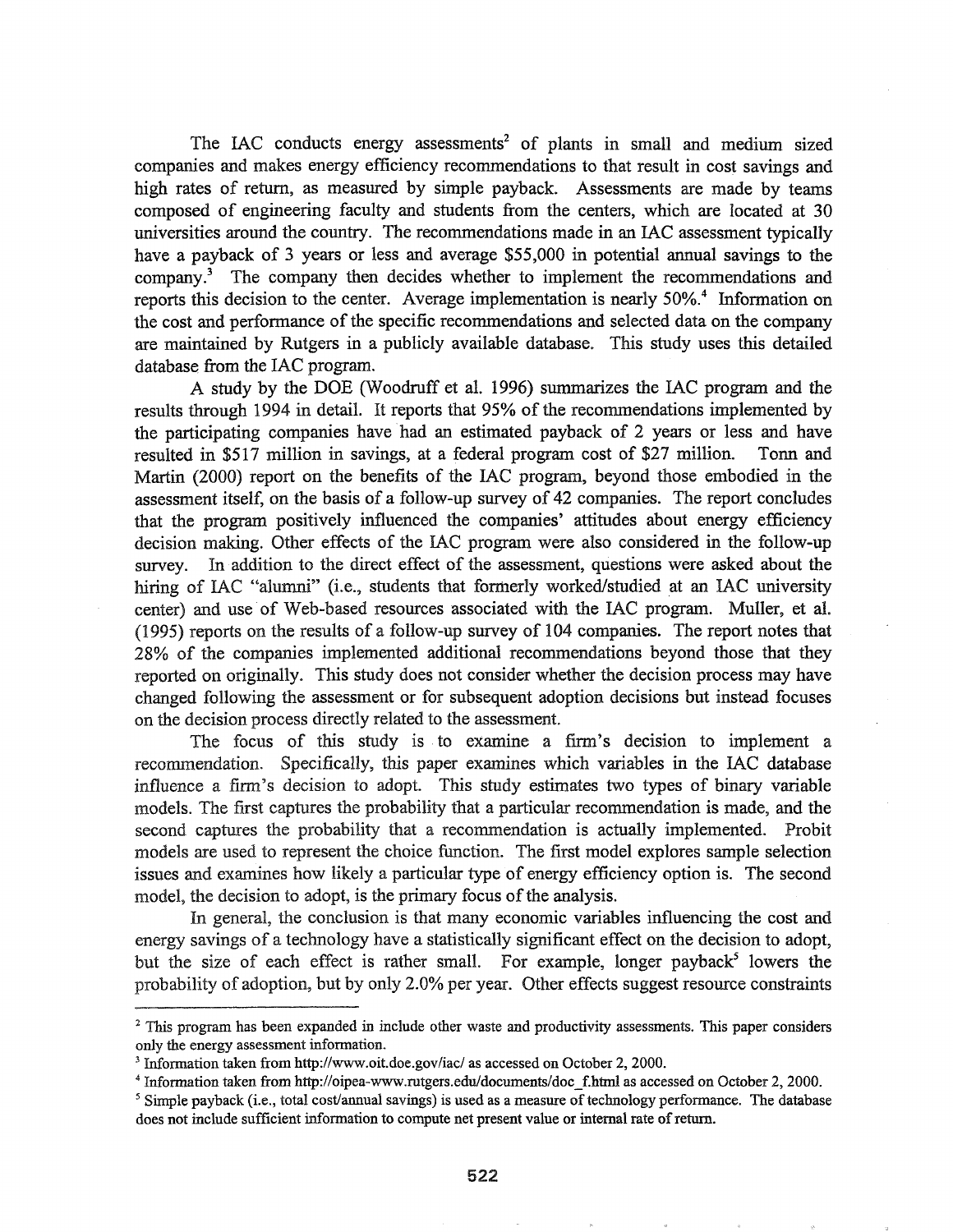or risk aversion. Recommendations that have higher implementation cost, but a- similar payback have a lowered probability of adoption. For every thousand-dollar increase in implementation costs, the probability is lowered by 0.03%. Larger firms, in the sense of having more employees, are more likely to adopt. For every 100 employees, the adoption probability increases 0.5%. A wide range of technology-specific and energy-price-specific effects are also found.

## Industrial Assessment Centers

The IAC program and description of results are described in detail in Woodruff et al.  $(1996)$ , so are not repeated here. The assessment reports are confidential, but data from the assessment on selected firm data (sales, energy costs, employees, etc.) and on the actual recommendations (cost, savings, specific technology, etc.) are maintained by Rutgers in tvvo databases. In order to organize the assessment data in a useful way, a coding system called the Assessment Recommendation Code (ARC) has been developed to list each recommendation; see Muller and Kasten (1998) for more details.

The ARC system is a hierarchical classification system, much like the Standard Industrial Classification (SIC) system of classifying products into industry groups. This paper concerns itself only with energy recommendations and does not distinguish between detailed applications, which are very detailed. For the analysis, these detailed ARC codes are grouped into 27 two-digit codes. These categories are used to capture technology-specific differences in the modeling.

The analysis uses data obtained from Rutgers that include assessments through 1995. The plant-specific data records (6,356 plant visits) were merged with the recommendation data  $(54,335)$ , resulting in a database that is quite large. Sales, implementation, and energy cost data were deflated to 1992 dollars by using a producer price index. Observations with no reported employees or sales were dropped. The data were further restricted to those that used both natural gas and electricity as primary energy types. Although this approach was a bit restrictive, it enabled us plant-level energy prices for the two types of energy that are common in industry. Even with this restriction, the database includes 27,144 records. Summary statistics are shown in Table 1 (more detailed statistics are available from the author).

## Diffusion Models

The typical view of technology adoption is that of an epidemic model, or S-curve. Technologies are adopted slowly at first, then more rapidly as they gain acceptance. Adoption slows as the maximum feasible market share is reached. The speed of adoption may be influenced by a number of firm and technology characteristics. Harrington et al. presents an analysis of a finn's decision to adopt various types of energy-efficient technologies, express in terms of the speed of adoption. Following that report's notation, we let  $X_{i,t}$  be the presence of the technology for plant *i* at time *t* and  $\overline{X}_t$  be the average level of adoption at time  $t$ . The diffusion model can be described by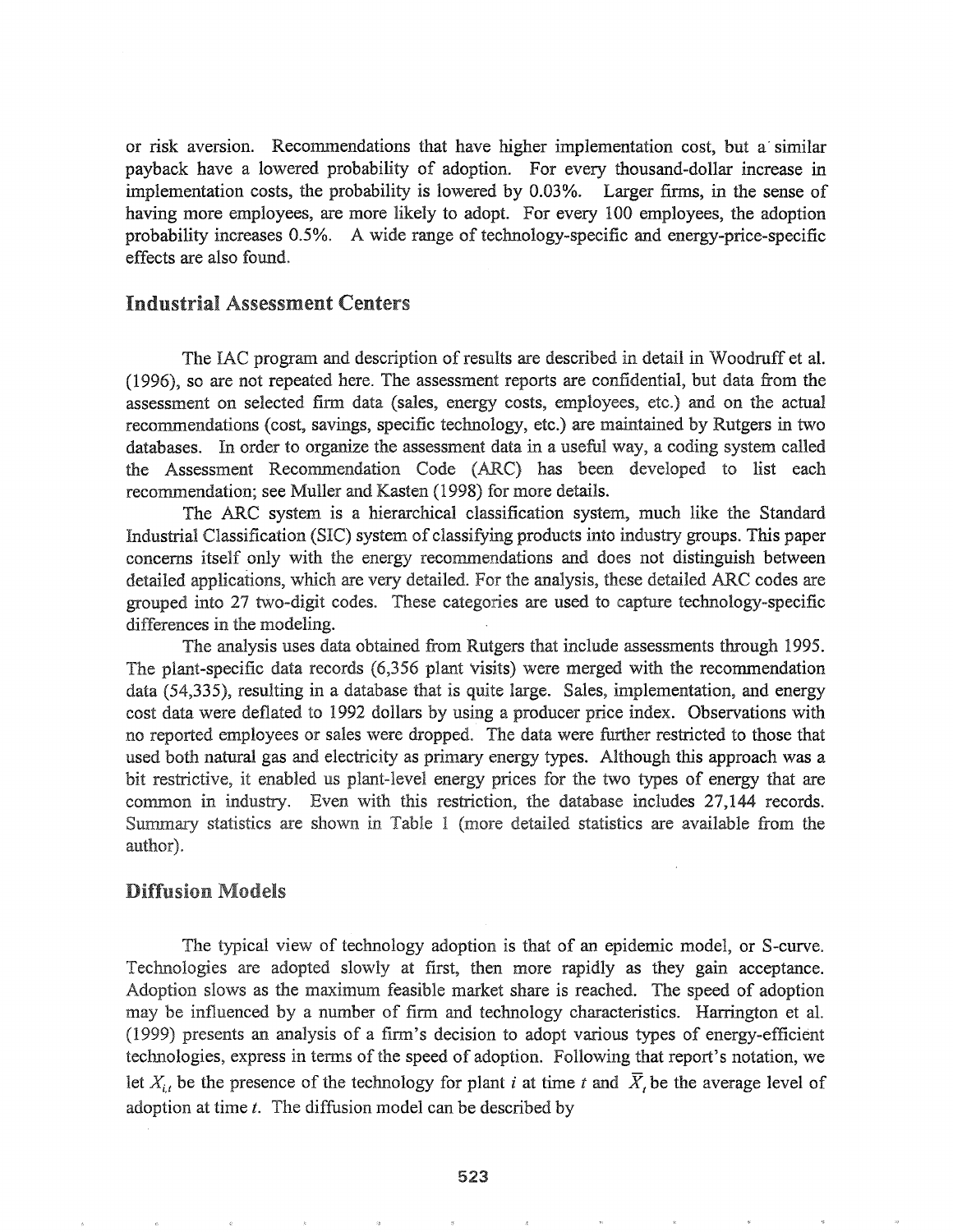$$
P(\Delta X_{i,t} = 1 \mid X_{i,t-1} = 0) = 4c \cdot X_{t-1} \tag{1}
$$

The constant, c, represents the speed of adoption. Harrington et al. (1999) estimates the speed of adoption across a range of technologies and industry sectors and concludes that it is remarkably similar,  $c = 0.22$ . We computed the speed of adoption for each of the 27 technology groups in a similar manner. We computed the fraction of cumulative adoptions since the start of the IAC program in any year, relative to the total number of plants that have received that technology recommendation. We see that this speed of adoption varies substantially across time and technology. In particular, the speed of adoption tends to be much lower in the late 1980s and early 1990s. This lower speed may be due to the substantial energy price decline that occurred after 1986. We return to this issue later in the paper.

|                 |                                      |       | $\tilde{\phantom{a}}$ |                 |
|-----------------|--------------------------------------|-------|-----------------------|-----------------|
| Variable name   | Description                          | Mean  | Std. Dev.             | Units           |
| <b>ACCEPT</b>   | Recommendation adopted $= 1$         | 55%   | 0.50                  | fraction        |
| <b>EMPLOYEE</b> | Number of employees                  | 0.18  | 0.16                  | thousand        |
| <b>SALES</b>    | Gross annual sales                   | 24.88 | 31.57                 | million         |
| PLANT AR        | Plant area                           | 38.30 | 131.76                | thousand        |
| <b>PRODHOUR</b> | Production hours per year            | 4.99  | 2.19                  | thousand        |
| IMPCST92        | Implementation cost                  | 8.77  | 102.37                | thousand \$     |
| C TOT92         | Total energy expenditures            | 0.46  | 0.66                  | million \$      |
| NG_PRICE        | Natural gas price                    | 5.11  | 2.61                  | \$/million Btu  |
| E PRICE         | Electricity price                    | 20.77 | 7.41                  | \$/ million Btu |
| <b>PAYBACK</b>  | Simple payback (cost/annual savings) | 1.11  | 1.55                  | years           |
| REBATE2         | Dummy for a rebate program           | 0.02  | 0.14                  | fraction        |
| <b>NUMARS</b>   | Number of recommendations at site    | 7.72  | 2.99                  |                 |

Table 1. Summary Statistics of the Variables Used in the Analysis

Since the estimate by Harrington et al is for a 3-year time period,  $1991-1994$ , the last column ofTable 2 gives the speed of adoption for that period, using the lAC data. Only four technology groups have a speed similar to  $c=0.22$ . They are generation, motors, compressors, and lighting. For the other technologies, the speed estimates are all lower. The frrst of these, generation, is an artifact of the data, since the technology is infrequently recommended. The latter three are very commonly recommended; hence they may be more comparable to the common technologies studied by Harrington et al.

## Statistical Model

It is relatively common to represent the conditional probability to adopt a new technology as a function of plant-specific and technology-specific characteristics; hence, the speed of adoption is similarly a function of those variables. We use the probit model to represent the technology choice:

$$
z = \beta' X + \varepsilon, \ \ y = sign(z), \ \ \varepsilon \sim N(0,1). \tag{2}
$$

Various explanatory variables have been used in technology choice models. The models may include variables that influence the performance of the technology or firm/plant-specific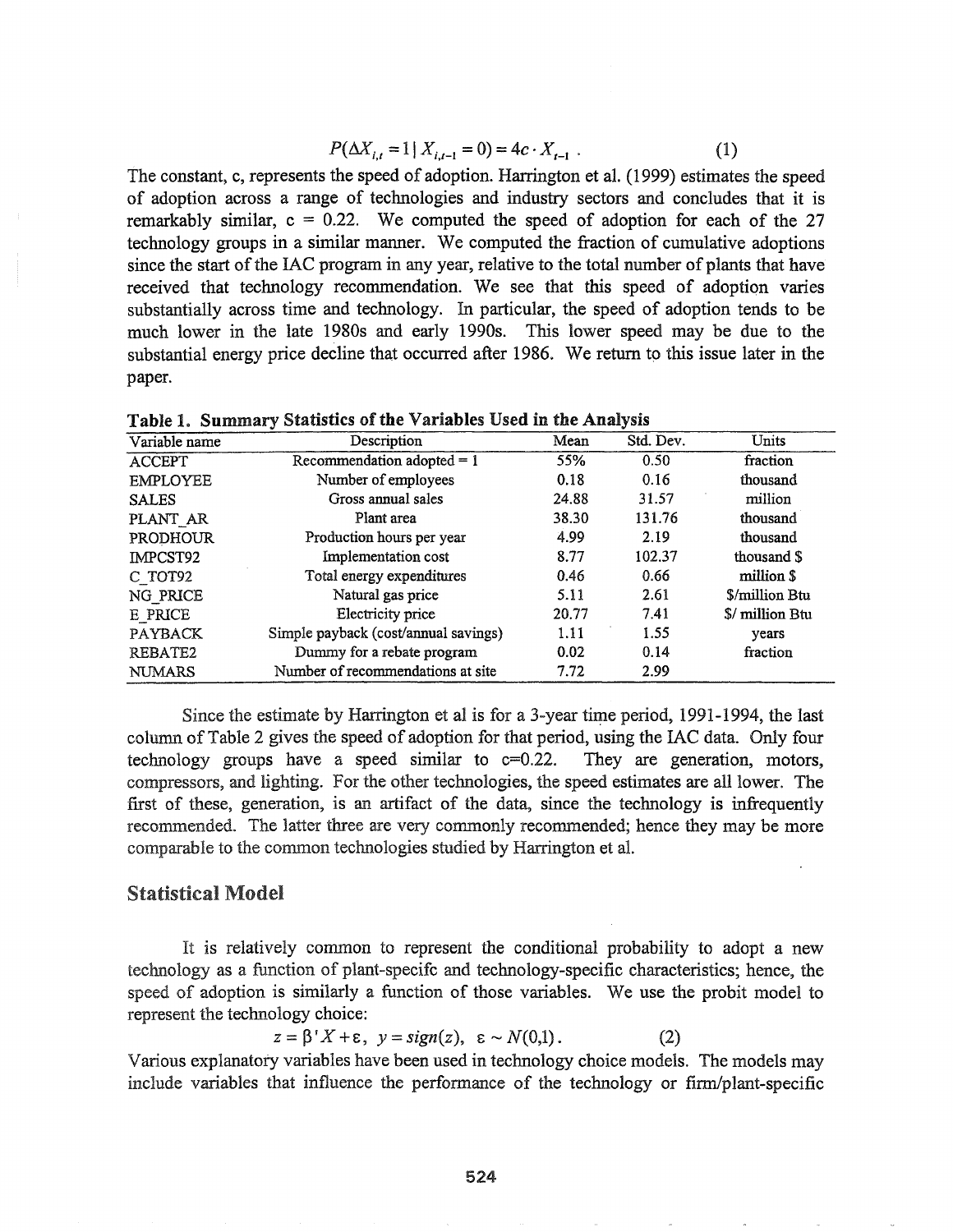differences between the potential adopters. This analysis differs from other models of technology because

- A wide range of technologies and practices are involved rather than a single technology.<br>• We do not observe the overall level of nenetration of any given technology.
- We do not observe the overall level of penetration of any given technology.

The first issue is handled in two ways. To the extent that these technologies are all "equal," they can be evaluated in tenns of a financial criterion. We use simple payback (i.e., annual savings divided by implementation costs). While this criterion has its drawbacks, the program is frequently couched in those tenns, and information on technology lifetimes is not sufficient to compute a criterion like internal rate of return. However, the technologies that are recommended may not be equal in the minds of the decision makers, so a technologyspecific fixed effect is included in the vector of explanatory variables.

| Tech code       | Description        | 1985 | 1986 | 1987 | 1988 | 1989 | 1990 | 1991 | 1992 | 1993 | 1994 | 1995 | 1991-1994 |
|-----------------|--------------------|------|------|------|------|------|------|------|------|------|------|------|-----------|
| $\overline{11}$ | Furnaces           | 0.11 | 0.08 | 0.05 | 0.04 | 0.03 | 0.01 | 0.02 | 0.01 | 0.03 | 0.02 | 0.01 | 0.06      |
| 12              | <b>Boilers</b>     | 0.13 | 0.10 | 0.06 | 0.07 | 0.06 | 0.04 | 0.03 | 0.03 | 0.04 | 0.03 | 0.01 | 0.10      |
| 13              | Fuel switching     | 0.18 | 0.17 | 0.08 | 0.04 | 0.03 | 0.05 | 0.07 | 0.04 | 0.03 | 0.04 | 0.00 | 0.10      |
| 21              | Steam              | 0.14 | 0.11 | 0.09 | 0.06 | 0.08 | 0.04 | 0.05 | 0.06 | 0.06 | 0.07 | 0.02 | 0.19      |
| 22              | Heating            | 0.14 | 0.10 | 0.02 | 0.03 | 0.03 | 0.02 | 0.01 | 0.04 | 0.03 | 0.03 | 0.00 | 0.10      |
| 23              | Heat treating      |      |      |      |      |      |      |      |      |      | 0.00 | 0.00 |           |
| 24              | Heat recover       | 0.16 | 0.09 | 0.07 | 0.05 | 0.05 | 0.03 | 0.05 | 0.04 | 0.02 | 0.02 | 0.01 | 0.07      |
| 25              | Heat containment   | 0.13 | 0.09 | 0.09 | 0.07 | 0.03 | 0.04 | 0.04 | 0.04 | 0.04 | 0.05 | 0.01 | 0.12      |
| 26              | Cooling            | 0.00 | 0.25 | 0.16 | 0.11 | 0.14 | 0.08 | 0.05 | 0.05 | 0.04 | 0.04 | 0.02 | 0.14      |
| 27              | Drying             | 0.10 | 0.08 | 0.04 | 0.03 | 0.00 | 0.03 | 0.00 | 0.00 | 0.00 | 0.03 | 0.00 | 0.03      |
| 31              | Demand mngmnt      | 0.17 | 0.09 | 0.05 | 0.03 | 0.04 | 0.02 | 0.04 | 0.05 | 0.03 | 0.04 | 0.01 | 0.12      |
| 32              | Power factor       | 0.08 | 0.03 | 0.12 | 0.04 | 0.07 | 0.06 | 0.07 | 0.05 | 0.05 | 0.06 | 0.01 | 0.16      |
| 33              | Generation         |      |      | 0.00 | 0.00 | 0.19 | 0.00 | 0.12 | 0.09 | 0.14 | 0.00 | 0.00 | 0.23      |
| 34              | Cogeneration       |      | 0.18 | 0.10 | 0.00 | 0.07 | 0.00 | 0.15 | 0.04 | 0.00 | 0.00 | 0.00 | 0.04      |
| 35              | Transmission       | 0.06 | 0.00 | 0.09 | 0.04 | 0.12 | 0.02 | 0.04 | 0.00 | 0.04 | 0.04 | 0.00 | 0.08      |
| 41              | <b>Motors</b>      | 0.25 | 0.20 | 0.15 | 0.11 | 0.07 | 0.06 | 0.06 | 0.06 | 0.07 | 0.09 | 0.03 | 0.23      |
| 42              | <b>Compressors</b> | 0.19 | 0.10 | 0.07 | 0.07 | 0.05 | 0.05 | 0.05 | 0.06 | 0.07 | 0.08 | 0.03 | 0.20      |
| 43              | Other              | 0.21 | 0.19 | 0.07 | 0.08 | 0.02 | 0.04 | 0.04 | 0.03 | 0.03 | 0.04 | 0.02 | 0.10      |
| 51              | Systems            | 0.11 | 0.01 | 0.05 | 0.08 | 0.04 | 0.01 | 0.03 | 0.01 | 0.05 | 0.04 | 0.00 | 0.09      |
| 61              | Maintenance        | 0.17 | 0.11 | 0.03 | 0.04 | 0.05 | 0.03 | 0.02 | 0.03 | 0.02 | 0.03 | 0.00 | 0.08      |
| 62              | Equipment cntrl    | 0.16 | 0.10 | 0.08 | 0.07 | 0.05 | 0.06 | 0.07 | 0.06 | 0.03 | 0.04 | 0.01 | 0.13      |
| 71              | Lighting           | 0.15 | 0.09 | 0.09 | 0.07 | 0.06 | 0.05 | 0.06 | 0.06 | 0.08 | 0.10 | 0.04 | 0.24      |
| 72              | Space cond.        | 0.16 | 0.10 | 0.07 | 0.06 | 0.04 | 0.04 | 0.04 | 0.03 | 0.03 | 0.02 | 0.01 | 0.08      |
| 73              | Ventilation        | 0.20 | 0.01 | 0.06 | 0.09 | 0.08 | 0.03 | 0.07 | 0.05 | 0.03 | 0.01 | 0.01 | 0.10      |
| 74              | Envelope           | 0.11 | 0.04 | 0.03 | 0.03 | 0.03 | 0.02 | 0.02 | 0.02 | 0.03 | 0.03 | 0.01 | 0.08      |
| 81              | Admin              | 0.04 | 0.09 | 0.26 | 0.22 | 0.12 | 0.07 | 0.07 | 0.06 | 0.07 | 0.06 | 0.02 | 0.19      |
| 82              | Shipping           | 0.48 | 0.12 | 0.03 | 0.03 | 0.03 | 0.00 | 0.00 | 0.03 | 0.00 | 0.00 | 0.03 | 0.03      |

Table 2. Annual Speed of Adoption

The second issue has several ramifications for the analysis. The obvious one is that it is harder to interpret the model estimated in terms of the standard adoption framework presented above. To make the speed of adoption estimates presented above, we were forced to compute adoption only from those plant that received assessments, and only beginning with the IAC program inception. For this reason, the comparisons of impact on speed of adoption in Harrington et al require some caveats. The other ramification for the analysis is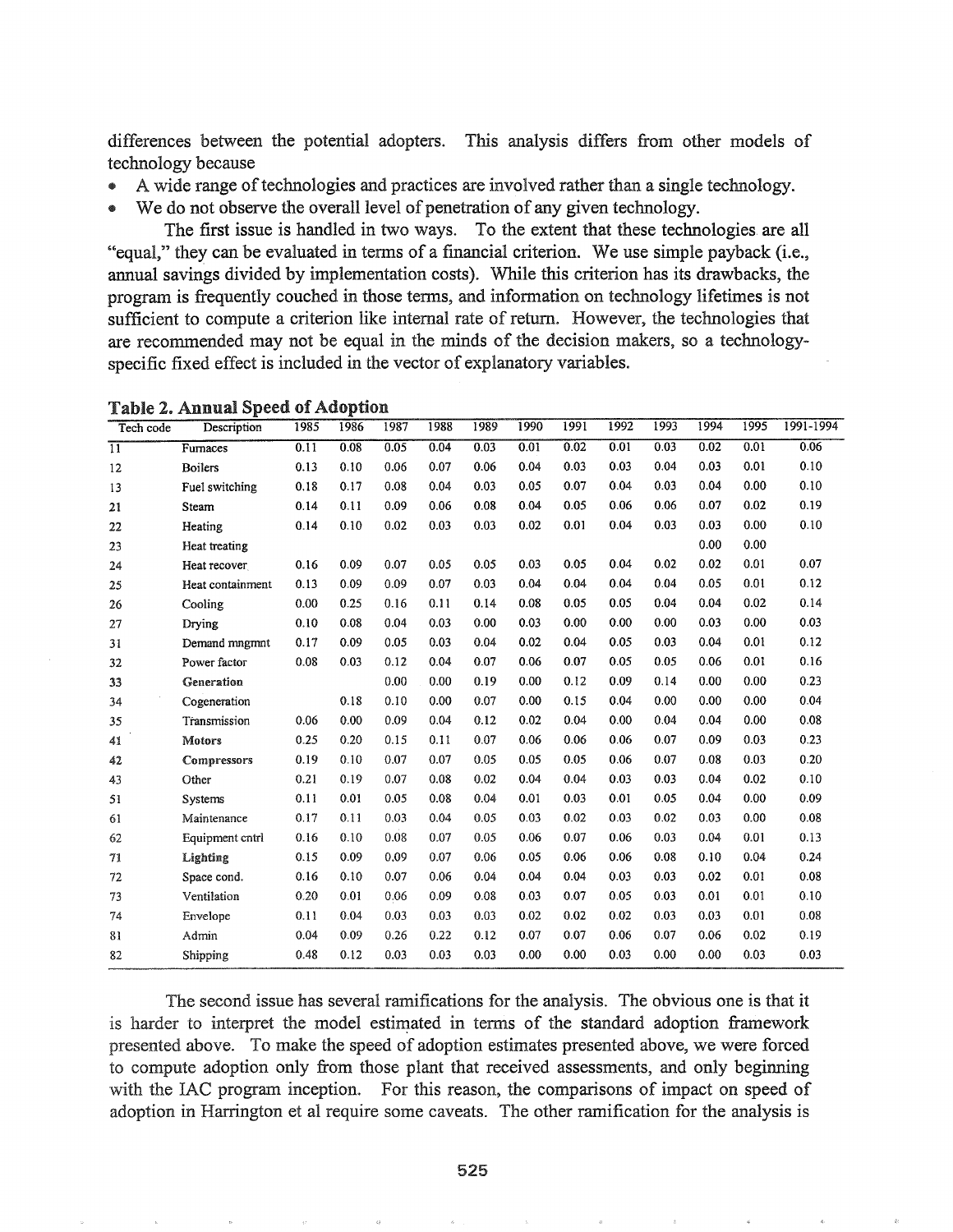that if a technology is already in place, either because it is commonly used in a particular sector on simply happens to be in place at a specific plant, then it will not be in the recommendation database. This raises sample selection issues with regard to the data.

To determine how important this second issue is for the analysis, the study employed a bivariate Probit model with sample selection. In the bivariate probit setting, data on y<sub>1</sub> might be observed only when  $y_2 = 1$ . Thus, in a bivariate probit model for the two outcomes, the observed default data are nonrandomly selected from the set of applicants.

$$
z_{1} = \beta_{1}^{'} X_{1} + \varepsilon_{1}, \ y_{1} = sign(z_{1}),
$$
  
\n
$$
z_{2} = \beta_{2}^{'} X_{2} + \varepsilon_{2}, \ y_{2} = sign(z_{2}),
$$
  
\n
$$
\varepsilon_{1}, \varepsilon_{2} \sim BVN(0, 0, 1, 1, r)
$$
  
\n
$$
(y_{1}, X_{1}) \text{ is observed only when } y_{2} = 1
$$
\n(2)

Abowd and Farber (1982) propose a model where  $y_1$  and  $y_2$  are determined sequentially, and  $\varepsilon_1, \varepsilon_2$  are uncorrelated. This framework seems to represent the process whereby a firm agrees to an assessment and recommendations are made  $(y_2 = 1)$ . We then observe the firms decision to implement the recommendation  $(y_1 = 1 \text{ or } 0)$ . In this case, the probability model is as follows,

(3) Prob[y=l]=Prob[Yl =1]xProb[Y2 =1] =<I>(~1'XI)cI>(P2'X2)' Prob[y =0] =1- Prob[y =1].

If we completely observed the assessment process (including the decision of firms to participate in an assessment, whether or not a recommendation is made, and the final implementation of the recommendation), the process could be represented by a multistage probit. Each equation could be estimated separately, but would be statistically inefficient. Since we do not completely observe the process of selection and recommendation, this step is treated as sample selection..

We can infer something about the recommendation step in this process from the IAC data. Since there is a system in the IAC data that enumerates the "possible" recommendations, we may infer that any recommendation not in the data was deemed inappropriate for that firm.

How assessment teams find different technical opportunities will differ because of production-specific issues (i.e. some technologies are not used in different production processes) and past implementation (i.e. a technology may have high potential but also has largely been implemented). As a separate analysis, we examine the likelihood of a specific recommendation being made, from a small group of frequently recommended technologies.

#### **Probability of Recommendation**

This section reports on the analysis of recommendation probability, followed by the results of the adoption probability model. We cannot combine this analysis with the sample selection analysis, since we do not observe the technology-specific explanatory variables when a technology is not recommended (i.e. when  $y_2=0$  then data for  $X_1$  are not observed).

The question of sample selection, which includes both the process by which a firm is contacted and decides to participate in an assessment and the process of making a specific recommendation, is a potentially important statistical issue. The likelihood of making a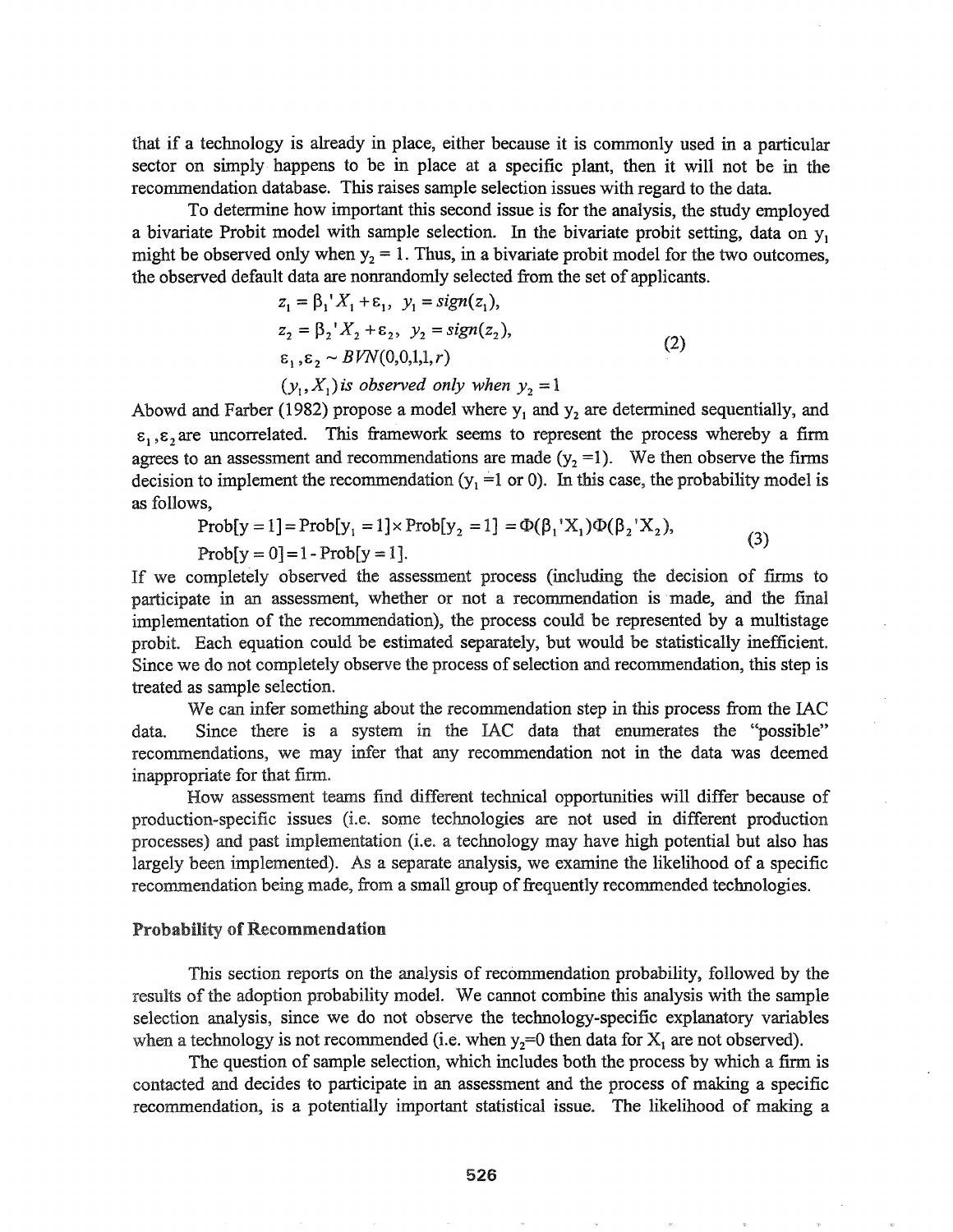specific recommendation, given that a finn participates, is interesting in its own right. It is possible to construct a data set that shows for every assessment whether a recommendation for a particular technology is made or not. These data become the basis for analysis of the likelihood of a technology being recommended, given a finn's characteristics. Some technologies are so infrequently recommended that we focused on a subset of technology for this analysis.

A probit model in the form of Equation 2 was estimated for each of the 14 two-digit technology classes with recommendation rates greater than 10%. The explanatory variables included dummy variables for the two-digit SIC reported by the plant, dummy variables for each year, and plant-specific sales, number of employees, production hours, and energy prices for electricity and natural gas. The sales and employment variables were included to capture scale effects. Production hours capture plants that operate continuously versus cyclically. The results for the plant-specific variables, represented as an increase in the recommendation probability given a doubling (100% increase) of the corresponding variable, are shown in Table 3. The estimates shown in bold are statistically significant at the 95% confidence leveL

|  |                               | Table 3. Change in Recommendation Probability for a 100% Increase in the |  |  |  |  |
|--|-------------------------------|--------------------------------------------------------------------------|--|--|--|--|
|  | <b>Corresponding Variable</b> |                                                                          |  |  |  |  |

| Technology         | Recommendation | <b>SALES</b> | <b>EMPLOYEE</b> | PRODHOUR  | E PRIC    | NG PRIC  |
|--------------------|----------------|--------------|-----------------|-----------|-----------|----------|
| Description        | Frequency      |              |                 |           |           |          |
| <b>Boilers</b>     | 26%            | 0.20%        | 3.32%           | 0.59%     | 1.34%     | $-0.56%$ |
| Fuel switching     | 12%            | $-0.39%$     | 0.73%           | 1.59%     | 8.97%     | $-0.27%$ |
| Heat recovery      | 31%            | 0.19%        | 2.22%           | 1.30%     | $-9.37%$  | 1.41%    |
| Heat containment   | 25%            | $-0.19%$     | 1.03%           | 3.60%     | 0.41%     | 0.28%    |
| Demand mngmnt      | 17%            | 0.03%        | 0.82%           | $-0.18%$  | 2.35%     | 1.67%    |
| Power factor       | 11%            | 0.45%        | $-1.44%$        | 1.24%     | $-11.94%$ | $-1.93%$ |
| <b>Motors</b>      | 59%            | 1.85%        | $-0.54%$        | 13.67%    | 4.95%     | 0.80%    |
| Compressors        | 63%            | 0.47%        | 2.23%           | $-2.06%$  | 3.62%     | 0.53%    |
| Other              | 17%            | 0.50%        | 0.91%           | 0.66%     | 2.72%     | 0.63%    |
| Equipment control  | 28%            | $-0.73%$     | 0.15%           | $-3.39\%$ | $-3.94\%$ | 1.24%    |
| Lighting           | 84%            | $-1.00%$     | $-0.64%$        | $-1.17%$  | $-0.52%$  | 2.26%    |
| Space conditioning | 38%            | 0.15%        | 1.31%           | $-7.78%$  | 0.49%     | 0.59%    |
| Envelope           | 20%            | $-1.12%$     | $-1.00\%$       | $-2.29%$  | 2.64%     | 0.98%    |
| Admin              | 11%            | $-0.98%$     | 0.54%           | $-0.26%$  | 3.67%     | 0.57%    |

We observe that many of the estimated effects are modest in size relative to the hypothesized 100% increase in the plant-specific variable. There is also no dominant pattern regarding the sign of many of the significant coefficients. Smaller plants (in terms of sales) recieve more lighting, envelope, and administrative recommendations, while larger plants recieve higher power factor and motor recommendations. Plants with more employees have higher rates of recommendation for boiler, heat recovery, and compressors, but lower rates for power factor.. Lower production hours result in more space conditioning, envelope, and equipment control recommendations and less fuel switching, heat containment, power factor and motor recommendations. Energy prices also do not have a dominant sign, but frequently are reasonable when the technology type is considered.. High electricity prices result in more frequent fuel switching, motor, compressor, other, envelope, and administrative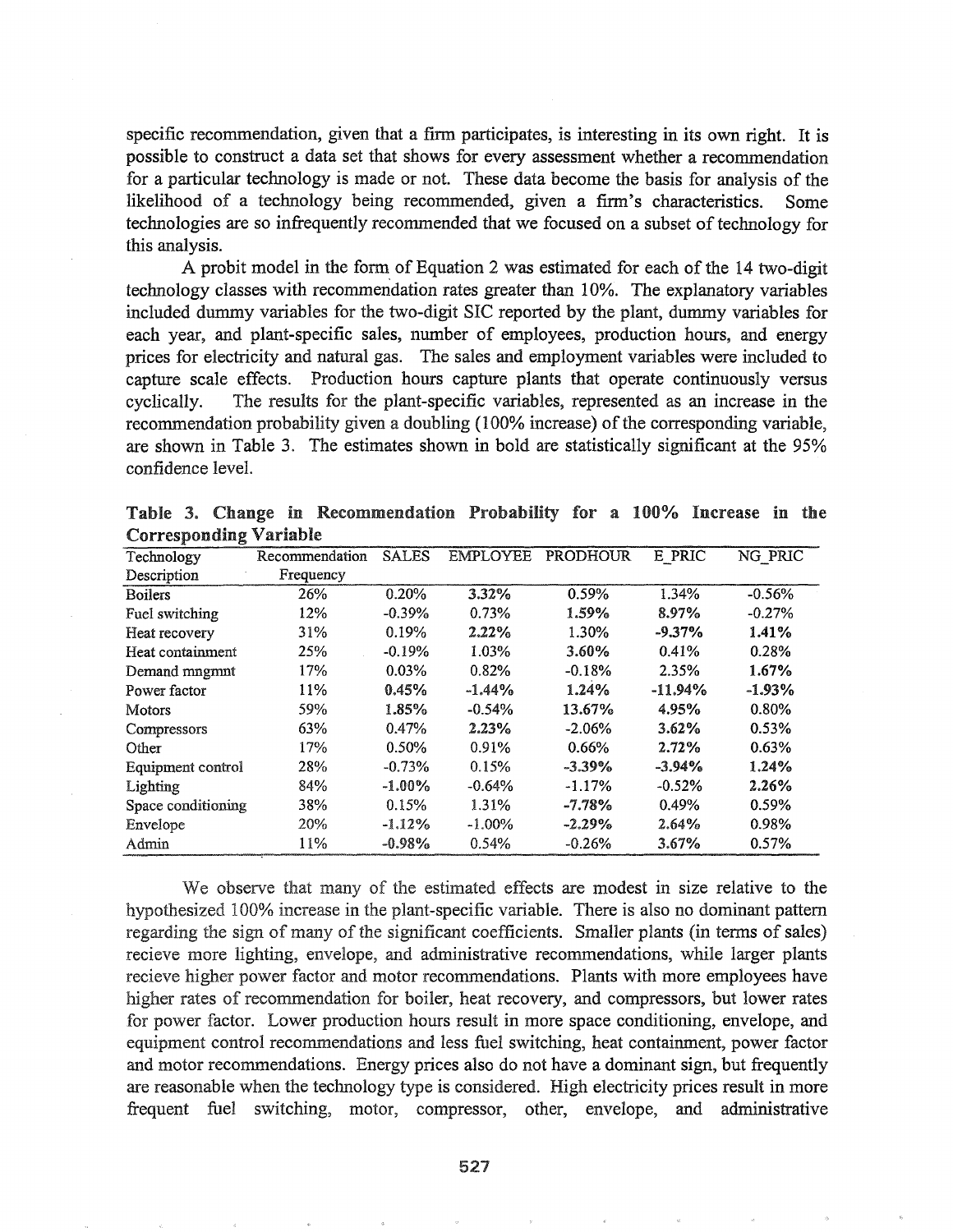recommendations. Many of these technology classes are electricity specific. Heat recovery, power factor, and equipment controls have the opposite sign. When significant, higher gas prices increase the recommendation rates for heat recovery, demand management, equipment controls, and lighting and lower rates for power factor recommendations. The detailed dummy variable results are available from the author.

#### **Probability of Adoption**

The probability of recommendation is one step in the decision process for these energy-efficient technologies. Recommendation does play an important role in the sample selection issues, discussed above. The previous section showed that the recommendation process is complex and difficult to fully observe. The next step in the decision process is taken by the plant/firm decision-maker.

In light of statistical concerns over sample bias and evidence from the previous section that there are systematic effects on the recommendations, we attempted to estimate a model in the form of Equation 2 using, the Abowd and Farber approach. The results were unsatisfactory. For many specifications of the explanatory variables,  $X_1$  and  $X_2$ , the covariance matrix was singular or nearly so. In the cases where this was not the problem, an examination of the predicted values found that the model tended to correctly predict adoptions at very high rate and nearly none of the non-adoptions. Since the adoptions slightly outnumber the "non-adoptions", the sample selection model degenerated into a naïve form. By "naive," we mean that a naive prediction would always guess that all of the technologies were adopted. Since the sample adoption/non-adoption rate was closer to 60/40, the naive model will at least perform better than a 50/50 guess. The sample selection models estimated were slightly better than this, but not much. The reason suspected for this poor perfonnance is two-fold. The first is that many variables that could be included in the sample selection equations are quite clearly of interest in the adoption equation, because the recommendation should capture many, if not all, of the interests of the decision-maker. The second is that industry and technology-specific effects could easily be included in the sample selection or adoption equation. The paper only reports results from the simpler model.

The adoption decision may be influenced by technology effects (e.g. cost savings, and firm effects, e.g. size). The model presented here considered a number of both firm and technology effects. The technology effects include initial cost, simple payback, rebate, a technology class dummy variable, and a technology class price variable. Firm effects include size, number of recommendations made, a dummy variable indicating whether a recommendation ranked in the top half of the total list of recommendations (in terms of simple payback), and a SIC dummy variable. Firm size is measured by number of employees. Earlier versions of the model included both employment and sales as in the recommendation model, but the sales coefficient was consistently insignificant. Other firmspecific effects that were initially included in the model were energy intensity (energy expenditures relative to sales and employment), energy mix, and production hours. Other technology-specific effects that were initially included in the model were the ratio of initial cost to sales and a dummy variable for recommendations that reported no (zero) initial cost. These variables were never significant and so they were dropped from the specification reported below. The logic for trying these specifications is discussed when interpreting the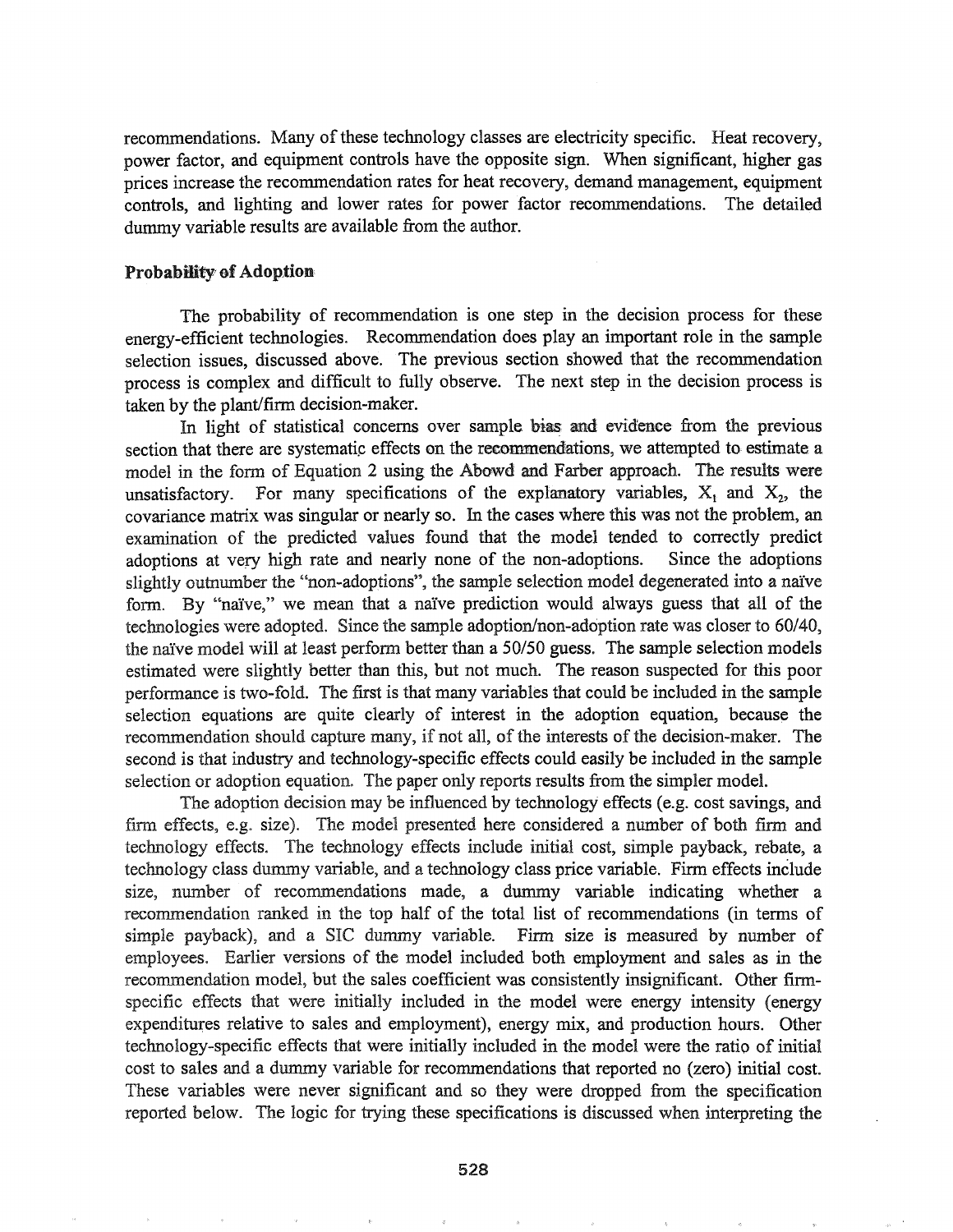other results. The results for the nondummy variables are reported in Table 4. The results are expressed as the change in adoption probability resulting from a 100% change in the corresponding variable, evaluated at the data mean.<sup>6</sup>

Table 4: Change in Adoption Probability for a 100% Increase in the Corresponding Variable

| Variable                              | Change in adoption probability | t-ratio |
|---------------------------------------|--------------------------------|---------|
| Employees (hundreds of persons)       | 0.86%                          | 2.36    |
| Number of recommendations             | 1.89%                          | 2.32    |
| Payback                               | $-2.24%$                       | $-8.00$ |
| Implementation cost (thousand 1992\$) |                                |         |
| direct effect                         | $-0.29%$                       | $-2.94$ |
| Implementation cost (thousand 1992\$) |                                |         |
| total effect                          | $-0.57%$                       | $-5.47$ |
| "Lower" payback                       | 3.80%                          | 4.78    |
| Rebate                                | 7.29%                          | 3.16    |

Doubling the number of employees increases adoption by about one percentage point. This result supports the notion that larger firms are more likely to adopt. Since the sales variable is not significant, but the employee variable is, we interpret this result as supporting the notion that more employees are a valuable resource for implementation. recommendations compete with each other, then increasing the number of recommendations might actually reduce the chance of adoption. The estimate supports the opposite hypothesis rejecting the notion that more recommendations, at least in absolute number, might result in a "squeezing out" effect. The simple payback (i.e. the ratio of initial cost divided by savings<sup>7</sup>) is a simplistic measure of economic return attributable to the recommendation. Nearly all the recommendations in the IAC have a payback of 3 years or less.<sup>8</sup> As such, most of these recommendations would be "economic" by many simple rate-of-return criteria. However, differences in the payback do influence the decision. Increasing the number of years of payback from 1 to 2, i.e. about a 100% increase from the sample mean, lowers the adoption probability by 2.24%. Payback includes the effect of the technology in terms of savings, cost of energy, and initial cost.

We consider the possibility that differences in the cost or price may have a separate impact beyond that embodied in the payback ratio. We return to the price effect issue below. The model estimates that this separate cost effect is about  $-0.3\%$  for each 100% increase in the cost. The total effect of an increase in cost is the direct effect and the indirect effect due to a change in the payback, which we compute as about double the individual components,  $(i.e., 0.6\%)$ .

<sup>6</sup> It might be more accurate to represent these results in terms of the change in probability for a *smaller change* in the variable, say 1%, since the results are based on the derivative of the adoption probability with respect to the variable evaluated at the mean.

<sup>&</sup>lt;sup>7</sup> Since some recommendations are fuel switching or have operating costs, net savings are computed from the data reported to the lAC and are used to compute payback.

<sup>&</sup>lt;sup>8</sup> Since many recommendations have no reported (capital) cost, the payback for which is zero, an earlier version ofthe model included a dummy for this group ofrecommendations, but it was never significant.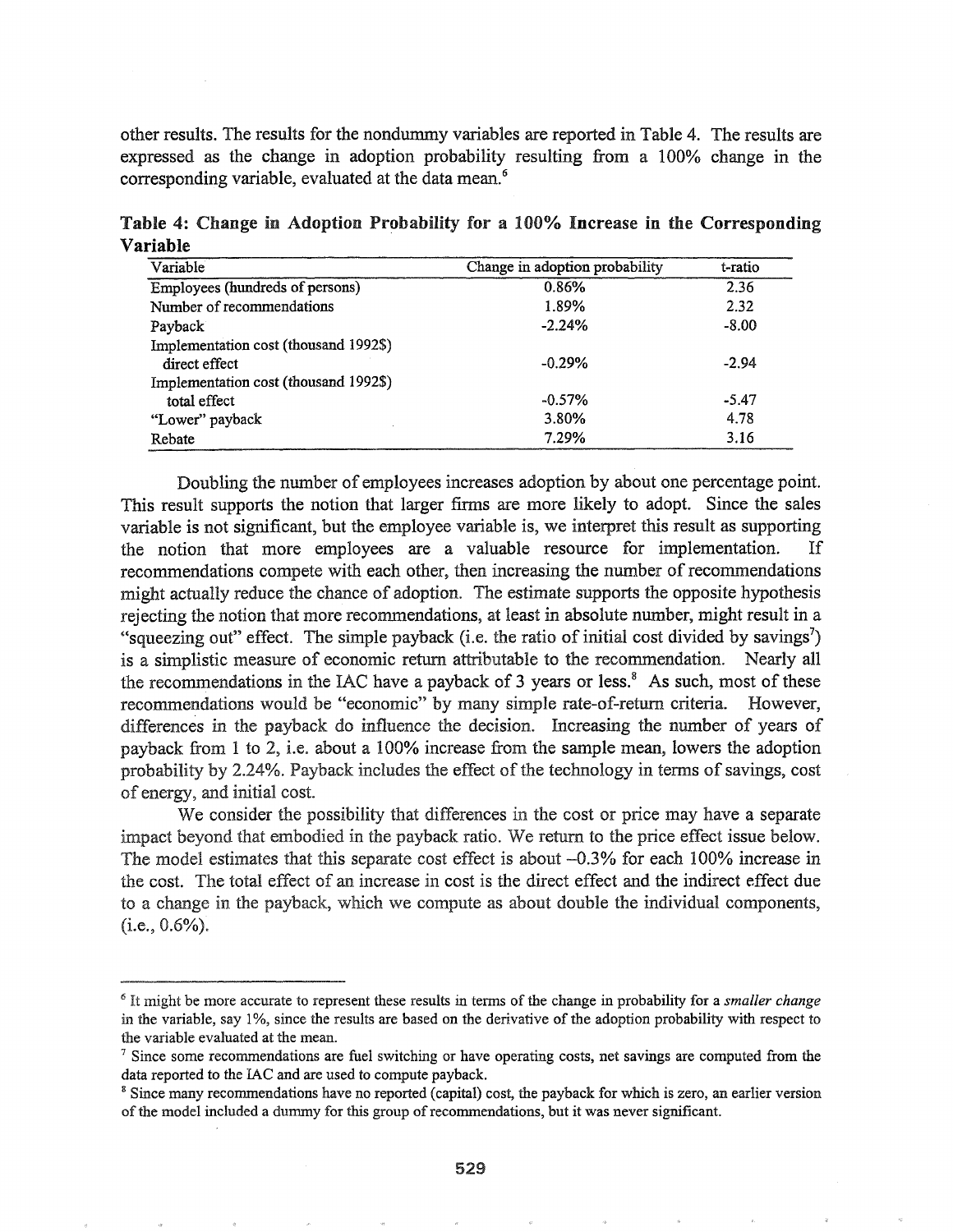Another effect that the payback ratio may have in the context of the decision process is the comparison of the recommendations, since they are presented to the decision-maker at the same time. Aside from the role that payback has in measuring the economic desirability of the recommendation, it provides a ranking of the recommendations. To see if this ranking effect is significant, we construct a dummy variable that indicates whether the recommendation is above or below the median for that assessment. The estimates show that recommendations with lower payback have a 3.8% greater adoption probability, demonstrating a significant ranking effect. The lAC data also indicate whether there is a rebate from some demand-side management or some other similar program. Those technologies have a 7.3% larger adoption probability. It is not clear from the IAC documentation whether the rebate is included in the cost estimate (i.e., if cost is net of the rebate). If this is the case, then the rebate variable acts as a signal to the decision-maker that the technology has been preapproved. Even if the rebate is not accurately reflected in the cost, the impact of this variable, in terms of adoption probability, is more than 12 times larger than that of the indirect implementation cost estimate and is likely to be larger than the effect on cost alone. For this reason, it is concluded that the rebate variable does serve an important signaling function.

Energy prices also affect the payback of a technology, for a given level of savings. In the same manner that costs are allowed to have a separate effect on adoption, energy prices are allowed to have a separate effect. Since some technologies are energy specific (e.g., can only result in electricity savings), a technology-specific electricity and natural gas prices are included in the mode1.<sup>9</sup> These price effects are shown in Table 5 as the change in the adoption probability for a' one-dollar increase in the corresponding price. The expected sign of the energy price effect is positive (i.e., higher prices make a technology economic and more likely to be adopted). The impact of energy prices in terms of the payback variable, as discussed above, is 0.1% for electricity prices and 0.5% for fuel prices. Table 5 shows that there are four recommendations that have a statistically significant (10% confidence level) positive effect for both electricity and natural gas. However, there are two statistically significant negative effects estimated for electricity and four for natural gas. One way that these negative effects would have economic meaning is if there was a substitution effect in the technology or a squeezing out effect in terms of competition between technologies.

The final form of the model estimated included dummy variables for SIC and technology class effects. The dummy variable for SIC 34 was dropped to avoid a dummy variable trap. The results show that the petroleum industry (SIC 29) is more likely to adopt, with pulp & paper, rubber & plastics, and instruments being less likely to adopt. For technology-specific effects, furnace, steam, motors, compressors, lighting and administration are significantly more likely to be adopted. Fuel switching, heat recovery, demand management, and cogeneration are significantly less likely to be adopted, other effects held constant. Detailed results are available from the author.

<sup>&</sup>lt;sup>9</sup> In an earlier version of the model, electricity and natural gas prices were included and were either insignificant or the wrong sign. When the technology-specific prices were included, the overall price effects were not significant and were dropped from the model presented here.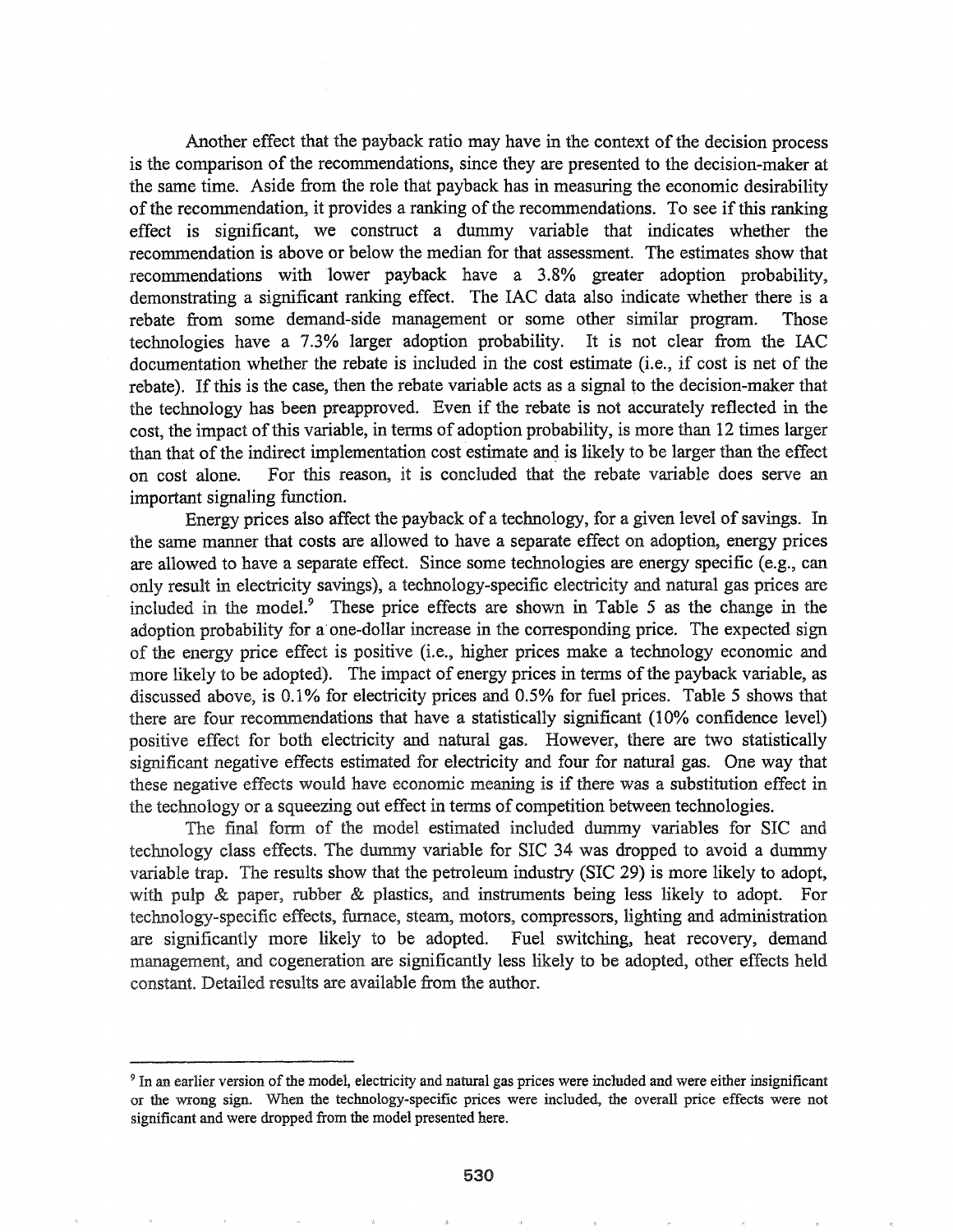| Recommendation     | Two-digit | <b>Electric Price</b> |         | Natural Gas Price |         |  |
|--------------------|-----------|-----------------------|---------|-------------------|---------|--|
| Description        | ARC Code  | Change                | t-ratio | Change            | t-ratio |  |
| Furnaces           | 11        | $-0.20%$              | $-0.61$ | $-3.06%$          | $-1.53$ |  |
| <b>Boilers</b>     | 12        | 0.24%                 | 1.13    | 0.94%             | 0.91    |  |
| Fuel switching     | 13        | $-0.13%$              | $-0.36$ | 1.70%             | 1.05    |  |
| Steam              | 21        | 0.43%                 | 1.67    | $-0.67%$          | $-0.61$ |  |
| Heating            | 22        | 0.08%                 | 0.09    | 1.57%             | 0.38    |  |
| Heat recovery      | 24        | 0.10%                 | 0.43    | 2.47%             | 2.72    |  |
| Heat containment   | 25        | 0.04%                 | 0.23    | 0.50%             | 0.55    |  |
| Cooling            | 26        | $-1.17%$              | $-1.65$ | 4.16%             | 1.56    |  |
| Drying             | 27        | 2.09%                 | 1.00    | $-3.21%$          | $-0.47$ |  |
| Demand management  | 31        | 0.53%                 | 1.74    | $-1.01%$          | $-0.69$ |  |
| Power Factor       | 32        | $-0.34%$              | $-0.80$ | 0.06%             | 0.03    |  |
| Cogeneration       | 34        | 0.09%                 | 0.08    | 13.67%            | 1.90    |  |
| Transmission       | 35        | $-0.66%$              | $-0.52$ | 1.48%             | 0.27    |  |
| Motors             | 41        | 0.10%                 | 0.74    | $-0.56%$          | $-0.85$ |  |
| Compressors        | 42        | 0.14%                 | 1.00    | 0.72%             | 1.14    |  |
| Other              | 43        | $-0.90%$              | $-2.84$ | 2.66%             | 1.89    |  |
| <b>Systems</b>     | 51        | 1.00%                 | 1.38    | $-5.31\%$         | $-1.71$ |  |
| Maintenance        | 61        | 1.15%                 | 2.17    | $-3.46%$          | $-1.48$ |  |
| Equipment control  | 62        | $-0.10%$              | $-0.46$ | 0.68%             | 0.72    |  |
| Lighting           | 71        | 0.03%                 | 0.26    | $-0.01%$          | $-0.01$ |  |
| Space conditioning | 72        | 0.57%                 | 3.14    | $-0.72%$          | $-0.86$ |  |
| Ventilation        | 73        | $-0.67%$              | $-1.02$ | 3.13%             | 1.06    |  |
| Envelope           | 74        | 0.20%                 | 0.76    | 0.36%             | 0.29    |  |
| Admin              | 81        | $-0.42%$              | $-1.21$ | $-4.07%$          | $-2.01$ |  |
| Shipping           | 82        | 0.73%                 | 0.43    | 0.61%             | 0.08    |  |

Table 5. Change in Adoption Probability for a One Dollar per MBtu Increase in the Corresponding Price (estimates in bold are significant at 90% confidence)

## Conclusion

This paper presents an analysis of the process of identifying (recommending) and adopting energy-cost-saving technologies. This analysis provides insight into the speed at which energy saving technologies are adopted and into the decision process.

The simple speed of adoption estimate computed here for motors, compressors and lighting technologies is similar to those reported by (Harrington, Kopp et al. 1999), but our estimate is lower for the other technologies examined. The speed of adoption estimate is conditioned on the recommendation and subsequent adoption of the technology, which may be influenced by firm and technology-specific variables. The influence of these variables may be examined as two separate probability models or a joint model, which reflects sample selection. To estimate the effect of firm and technology-specific variables both approaches are considered, but ultimately the separate model approach was chosen and reported.

For both the recommendation and adoption stage, a probit model is used to estimate the impact of firm-specific and technology-specific variables. Firm variables reflect conditions that influence the decision for energy technologies in general, while technology variables capture the differences between the recommendations. Larger firm size tends to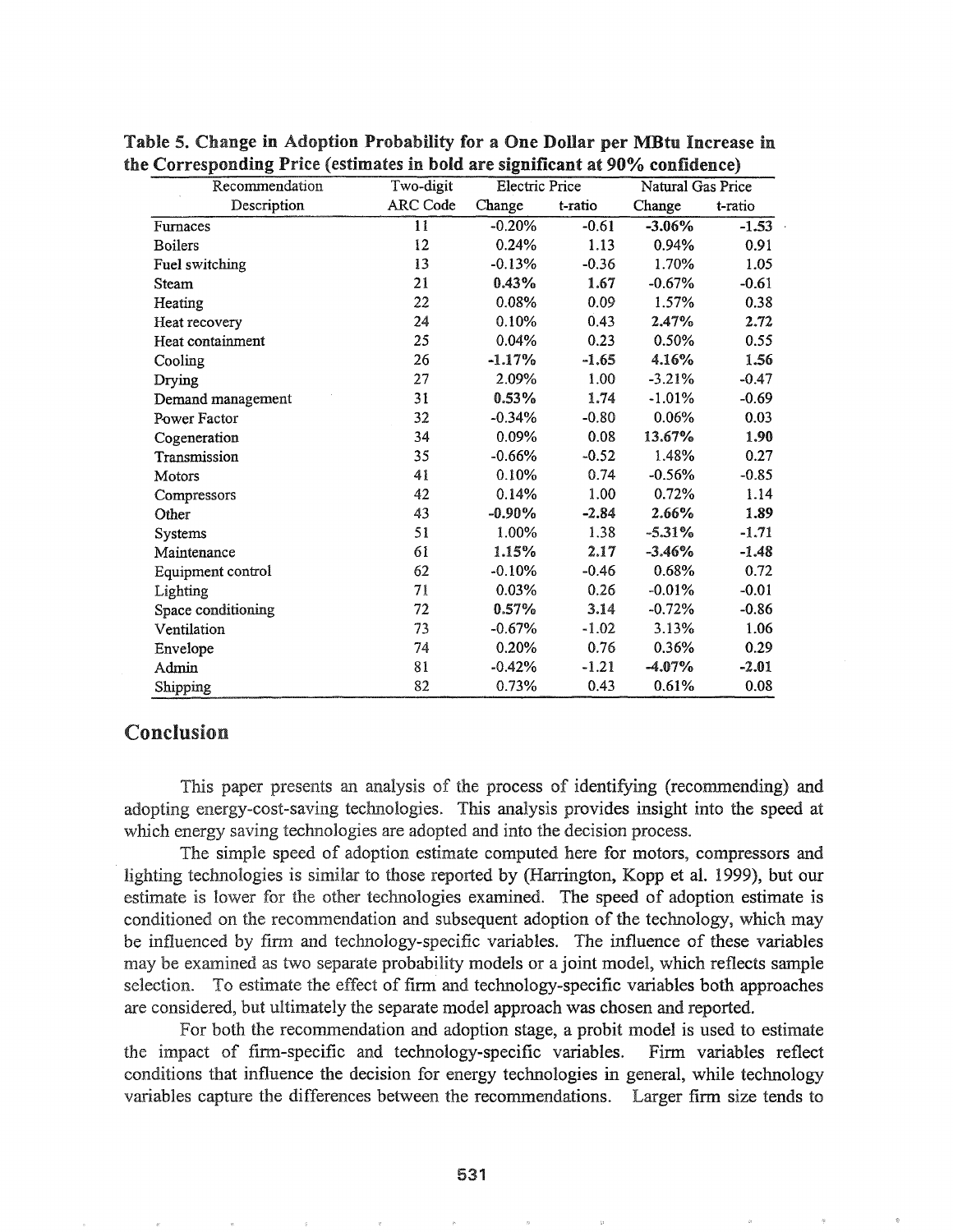increase the probability of recommendation, although not for every technology examined. Larger firm size also leads to higher adoption rates. Employment was the preferred measure for finn size for the adoption decision and resulted in slightly more coefficients with significant and economically consistent results for the recommendation models. SICspecific firm effects were also found.

The technology-specific effects included payback, costs, and prices. The payback variable behaves consistently with economic theory, increasing adoption as payback falls and the corresponding economic return rises. However, there is an additional impact of higher costs, which suggests that decisions operate under a capital constraint. This result is consistent with the hypothesis of capital rationing. Attempts were made to capture this constraint with a ratio of cost to sales, but it was not significant, since sales are not a good proxy for financial health. Other results suggest this rationing effect. Recommendation that ranked better in terms of payback (i.e., were in the upper half for the recommendation made to a finn), were more likely to be adopted when payback was held constant. In other words, the adoption decision was made in light of other better or worse recommendations, not an absolute criterion alone. The presence of a rebate for a technology also has a signaling function, greatly increasing the adoption probability.

The price effect on adoption is more elusive. On one hand, prices have a direct influence on payback, and this effect was significant but relatively small. In this sense, prices tended to have an economically consistent impact on recommendation, but direct effects on adoption (beyond those embodied in payback) were less consistent and difficult to interpret. Nevertheless, this analysis does provide evidence of a small, statistically significant price effect on both recommendation and adoption and hence on the resulting speed of adoption.

This analysis may understate the influence of variables from the observed data in the IAC. Muller et al. (1995) reports the results from a callback survey of 104 past assessments that 28% more recommendations were implemented beyond those originally reported. In addition, this analysis also did not have information on whether a technology had already been implemented and hence never recommended, so nonrecommendation does not imply that a given technology is not economic and could possibly mean the opposite. This would tend to bias our speed-of-adoption estimates.

## References

- Abowd, J. and H. Farber (1982). "Job Queues and the Union Status of Workers." *Industrial and Labor Relations Review* 35: 354-367.
- Harrington, W., R. Kopp, et aL (1999). *Public Policy, Technology Adoption, and Aggregate Energy Efficiency.* Washington, DC, working paper Resources for the Future.
- Jaffe, A. and R. Stavins (1994). "The Energy Paradox and the Diffusion of Conservation Technology." Resource and Energy Economics 16(2): 91-122.